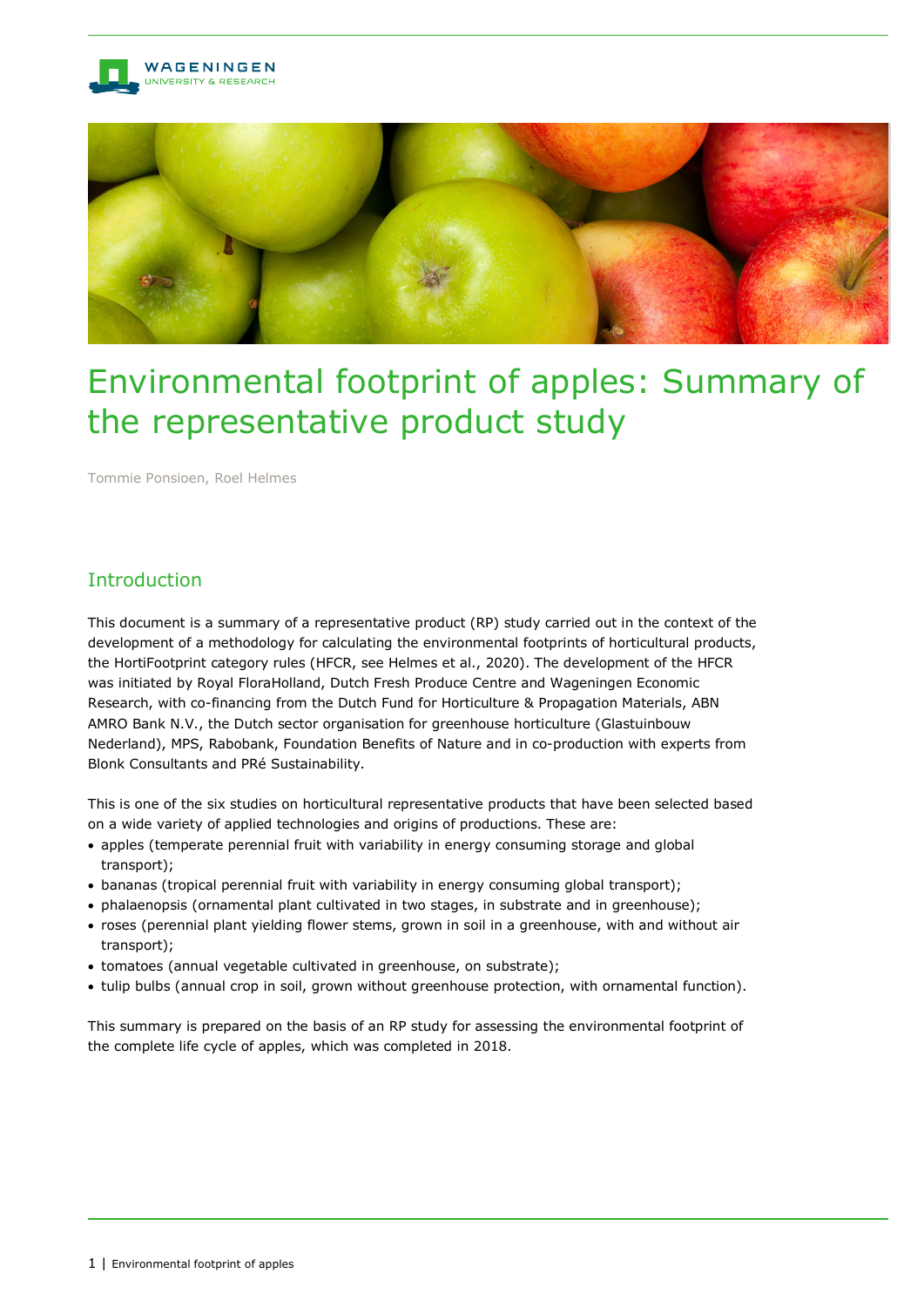#### Goal & scope

The representative product under study is apples. The objectives of this study are:

- To identify the most relevant impact categories, life cycle stages and processes;
- To determine the data (quality) requirements;
- To support the development of the HFCR; an earlier draft of the HFCR was tested to check the draft HFCR for completeness and clarity, and to check the feasibility of completing a study in accordance with the draft HFCR.

The system boundaries of the study include the cultivation of apples (in the Netherlands or in New Zealand), packaging, land and maritime transport, distribution, retail via a Dutch supermarket and consumption in the Netherlands. The reference flow is 1 kg of apples as weighed just after packaging (excluding the packaging weight). The apples are grown by planting propagation material on a prepared orchard and the crop is then managed with fertilisers, water and pesticides. After harvest the apples are stored at  $1^{\circ}$ C, packed and transported to retail, then consumed and the packaging and excess organic material is treated at disposal.

### Data collection and modelling

Foreground data was collected from literature. Data was used from several peer-reviewed LCA studies. For the field phase, data from the FAO was also used. For storage, retail and the use stage, datasets were created using default data for these processes using the PEFCR guidance documentation.

The following key methodological choices and assumptions were made:

- The inventory of the pre-productive phase was taken from the background database where the reference flow of 1 tree, a planting density of 2,800 trees per hectare and a productive phase of 15 years was assumed (CBS, 2018).
- The apple yields are based on 5-year average national statistics and the important cultivation inputs are based on a mix of sources: fertilisers from Goossens et al. (2017), field operations from Notarnicola et al. (2017), crop protection from Keyes et al. (2015).
- Nutrient balances were calculated according to the PEF Guidance v6.3 (EC, 2018).
- No land use change was assumed for apples in the Netherlands and New Zealand, because the harvested area of apples in these countries did not increase in the past 20 years.
- An average storage time of 150 days was assumed based on Blanke and Burdick (2005).
- The cooling energy requirement was assumed to be 0.7 kWh per tonne per day as an average reported by the Dutch fruit growers organisation (Nederlandse Fruittelers organisatie, 2010).
- Packaging was modelled using GroentenFruit Huis (2018) and Davis et al. (2011).
- Distribution was modelled by conservatively assuming transport distances for the Dutch and New Zealand situation. The transport modes for New Zealand apples were truck to the port, boat to the Netherlands, truck in the Netherlands.
- It was assumed that 10% of the harvested apples are not consumed due to losses during cooling, packaging, distribution and retail, and 19% during consumption (according to OEFSR Retail).
- It was assumed that 62% of the apples are transported by the consumer by passenger car and 5% are delivered by the retailer to the consumer (according to OEFSR Retail).
- It was also assumed that 5% of the harvest weight is moisture loss during cooling and packaging.
- It was assumed that the apples are mainly consumed raw.

For the background data, ecoinvent v3.4 cut-off (Wernet et al., 2016) was used, among others for end of life. The circular footprint formula (EC, 2018) was implemented using processes from this background database. The EF Life Cycle Inventory (LCI) database could not be used, because the original study was not part of an official PEF pilot by the European Commission, as it was conducted before the current transition phase. The conclusions in this study and the aims this study can be used for have been drafted in such a way to ensure validity (see disclaimer). The modelling was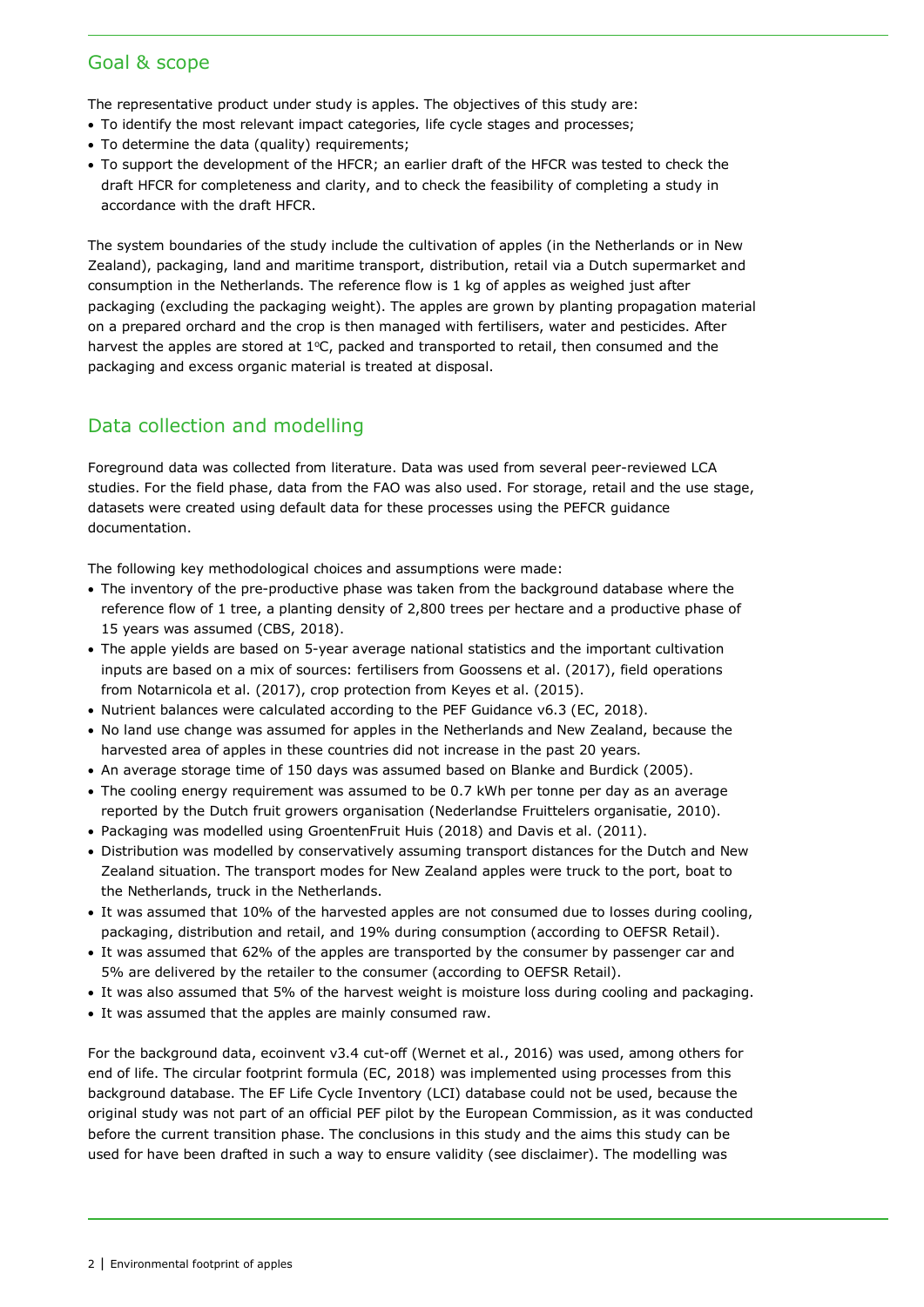done in SimaPro version 8.5.2, following the PEF rules at that time (EC, 2018). The impact assessment was done using the EF Impact Assessment Model version 2.0.

# Most relevant impact categories, life cycle stages and processes

The **most relevant impact categories** for apples cultivated in the Netherlands or New Zealand, which contribute cumulatively to at least 80% of the normalised and weighted life cycle results of this study, are:

- Climate change;
- Resource use, energy carriers;
- Terrestrial and freshwater acidification;
- Respiratory inorganics;
- Land use;
- Eutrophication terrestrial;
- Resource use, mineral and metals:
- Photochemical ozone formation, human health impacts;
- Freshwater ecotoxicity (not included in the weighted results, but considered as relevant due to the perceived importance of the environmental impact of pesticides).

The **most relevant life cycle stages** are cultivation, post-harvest handling, packaging, distribution (only in the case of apples from New Zealand) and consumption (only in the case of apples from the Netherlands).

[Figure](#page-2-0) 1 and [Figure](#page-3-0) 2 show the contribution of the apple life cycle stages to the relevant impact categories. From this we observe that the most relevant life cycle stages of the studied apples are:

- Cultivation
- Post-harvest handling
- Packaging
- Distribution (only in case of apples from New Zealand)
- Consumption (only in case of apples from the Netherlands).



<span id="page-2-0"></span>*Figure 1 Contribution of the apple life cycle stages to the relevant impact categories for apples cultivated in the Netherlands*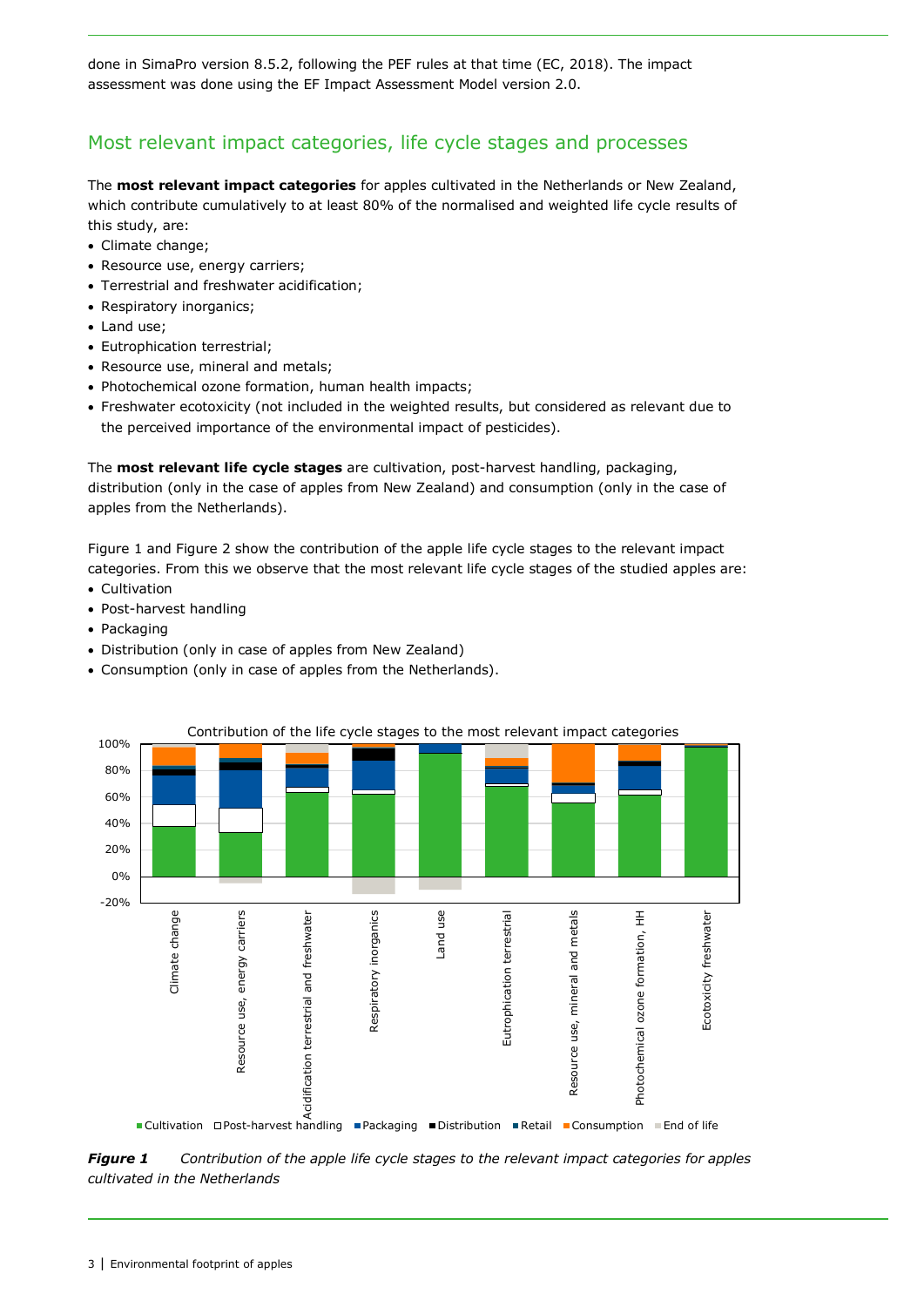<span id="page-3-0"></span>

*Figure 2 Contribution of the apple life cycle stages to the relevant impact categories for apples cultivated in New Zealand*

The most relevant processes and most relevant elementary flows are shown in [Table](#page-3-1) 1 and [Table](#page-3-2) 2, respectively.

<span id="page-3-1"></span>

| <b>Table 1</b> | The most relevant processes contributing in total to at least 80% of the impact of one |
|----------------|----------------------------------------------------------------------------------------|
|                | or more relevant impact categories                                                     |

<span id="page-3-2"></span>

| <b>Process</b>                         | Life cycle stage              | <b>Cultivated in the</b><br><b>Netherlands</b> | <b>Cultivated in New</b><br><b>Zealand</b> |
|----------------------------------------|-------------------------------|------------------------------------------------|--------------------------------------------|
| Ammonium nitrate, as N {RER}           | Cultivation                   | $\boldsymbol{\mathsf{x}}$                      | X                                          |
| Apple, at grower                       | Cultivation                   | X                                              | $\mathsf{x}$                               |
| Fertilising, by broadcaster {GLO}      | Cultivation                   | $\boldsymbol{\mathsf{x}}$                      | $\mathsf{x}$                               |
| Pesticide, unspecified {RER}           | Cultivation                   | X                                              | $\times$                                   |
| Trellis system {GLO}                   | Cultivation                   | X                                              | $\times$                                   |
| Electricity, low voltage {NL}          | Cultivation, post-harvest     | $\boldsymbol{\mathsf{x}}$                      |                                            |
|                                        | handling, retail, end of life |                                                |                                            |
| Establishing orchard {GLO}             | Cultivation                   | $\boldsymbol{\mathsf{x}}$                      |                                            |
| Phosphate fertiliser, as P2O5 {GLO}    | Cultivation                   | X                                              |                                            |
| Planting tree {GLO}                    | Cultivation                   | X                                              |                                            |
| Transport, passenger car {RER}         | Cultivation                   | X                                              | $\mathsf{x}$                               |
| Heat, centr./small, nat. gas {RER}     | Post-harvest handling         | X                                              | $\times$                                   |
| Sulfate pulp {RoW}                     | Cultivation                   | X                                              | $\times$                                   |
| Absorption chiller, 100 kW {GLO}       | Post-harvest handling         | X                                              |                                            |
| Corrugated board box {GLO}             | Packaging                     | X                                              | $\mathsf{x}$                               |
| HDPE, granulate $\{GLO\}$              | Packaging                     | X                                              |                                            |
| Transport, lorry > 32 mt, E6 $\{GLO\}$ | Distribution                  |                                                | $\times$                                   |
| Transport, ship, cooling {GLO}         | Distribution                  |                                                | $\times$                                   |
| Transport, lorry > 32mt, E6 {GLO}      | Distribution                  | X                                              |                                            |
| Transport, passenger car {RER}         | Consumption                   | x                                              | $\times$                                   |
| Biowaste {NL}  treatment               | End of life                   | X                                              |                                            |
| Municipal waste collection {CH}        | End of life                   | $\times$                                       |                                            |
| Waste PE {Europe}  incineration        | End of life                   | X                                              |                                            |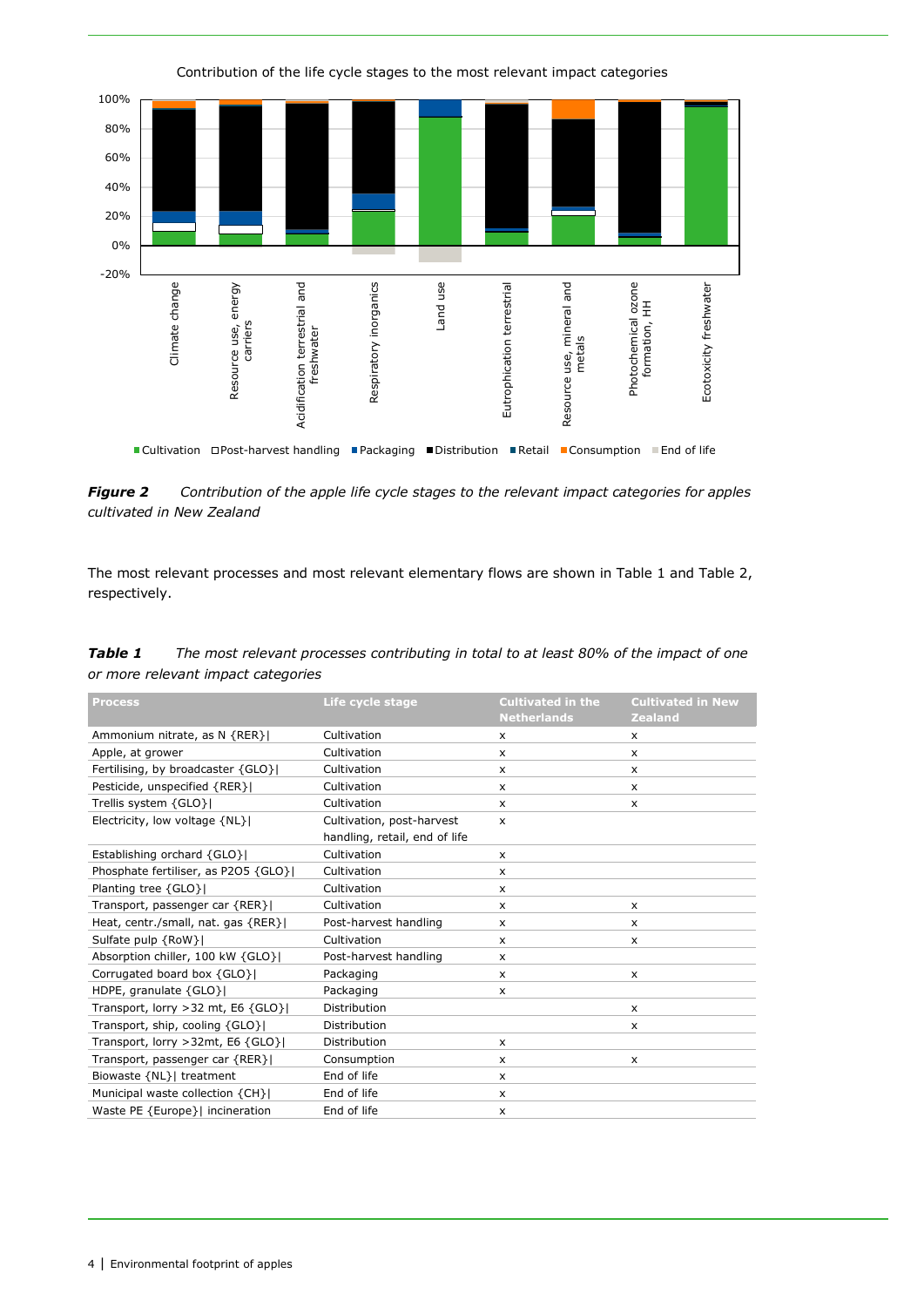#### *Table 2 Most relevant elementary flows contributing in total to at least 80% of the impact of one or more relevant impact categories*

| <b>Elementary flow</b>                | <b>Emission compartment</b> | <b>Cultivated in the</b><br><b>Netherlands</b> | <b>Cultivated in New</b><br><b>Zealand</b> |
|---------------------------------------|-----------------------------|------------------------------------------------|--------------------------------------------|
| Carbon dioxide, fossil                | Air                         | X                                              | $\boldsymbol{\mathsf{x}}$                  |
| Dinitrogen monoxide                   | Air                         | $\boldsymbol{\mathsf{x}}$                      | $\mathsf{x}$                               |
| Oil, crude                            | Raw                         | X                                              | $\mathsf{x}$                               |
| Gas, natural/m <sup>3</sup>           | Raw                         | $\boldsymbol{\mathsf{x}}$                      | $\times$                                   |
| Coal, hard                            | Raw                         | $\boldsymbol{\mathsf{x}}$                      | $\times$                                   |
| Cadmium                               | Raw                         | $\mathsf{x}$                                   | $\mathsf{x}$                               |
| Gold                                  | Raw                         | X                                              | X                                          |
| Lead                                  | Raw                         | $\mathsf{x}$                                   | $\times$                                   |
| Iodine                                | Raw                         | X                                              | $\mathsf{x}$                               |
| Copper                                | Raw                         | $\boldsymbol{\mathsf{x}}$                      | $\times$                                   |
| Ammonia                               | Air                         | X                                              | $\times$                                   |
| Nitrogen oxides                       | Air                         | X                                              | x                                          |
| Sulfur dioxide                        | Air                         | $\boldsymbol{\mathsf{x}}$                      | X                                          |
| Particulates, < 2.5 um                | Air                         | $\boldsymbol{\mathsf{x}}$                      | $\mathsf{x}$                               |
| Occupation, permanent crop, irrigated | Raw                         | X                                              | $\mathsf{x}$                               |
| Occupation, forest, intensive         | Raw                         | $\boldsymbol{\mathsf{x}}$                      | X                                          |
| Captan                                | Soil                        | X                                              | $\times$                                   |
| Pyrene                                | Water                       | X                                              | x                                          |
| Chlorpyrifos                          | Soil                        | X                                              | $\times$                                   |
| Ziram                                 | Soil                        | X                                              | $\times$                                   |
| Chlorpyrifos                          | Water                       | X                                              | $\boldsymbol{\mathsf{x}}$                  |

# Data quality requirements

This study also aimed at identifying the data collection and data quality requirements to ensure robust and high-quality results for similar horticultural products. The requirements determined on the basis of this study are displayed in Table 3.

| Table 3 | Data quality requirements resulting from the insights provided by the apples RP study |  |  |  |
|---------|---------------------------------------------------------------------------------------|--|--|--|
|---------|---------------------------------------------------------------------------------------|--|--|--|

| Life cycle stage      | <b>Data collection needs</b>                                         | Data quality requirement (DQR)             |
|-----------------------|----------------------------------------------------------------------|--------------------------------------------|
| Cultivation           | Amounts of inputs and elementary flows                               | $\leq$ 1.6: Very good to excellent quality |
| Post-harvest handling | Amounts of inputs and elementary flows                               | $\leq$ 1.6: Very good to excellent quality |
| Packaging             | Amounts of components of primary packaging                           | $\leq$ 1.6: Very good to excellent quality |
|                       | Amounts of all other inputs and elementary flows                     | <3.0: Good quality                         |
| Distribution          | Distance and transport mode                                          | $\leq$ 1.6; Very good to excellent quality |
| Retail                | Generic data allowed                                                 | <3.0: Good quality                         |
| Consumption           | Generic data allowed                                                 | <3.0: Good quality                         |
| End of life           | Percentages and types of waste treatment, generic <3.0: Good quality |                                            |
|                       | data allowed                                                         |                                            |

# Disclaimer

The screening is NOT intended to make statements about the product group impacts as such, nor is it intended to be used in the context of comparison or for comparative assertions to be disclosed to the public. The results can be used to see where potential hotspots are by looking at the most relevant impact categories, life cycle stages, processes and elementary flows.

In practice there is a significant variety in apple production especially with respect to field operations and storage, dependent on the timing of cultivation as well as consumption. In many cases energy use for cultivation and storage will vary year by year due to weather conditions and economic developments. So, the absolute results of the current cases cannot be regarded as